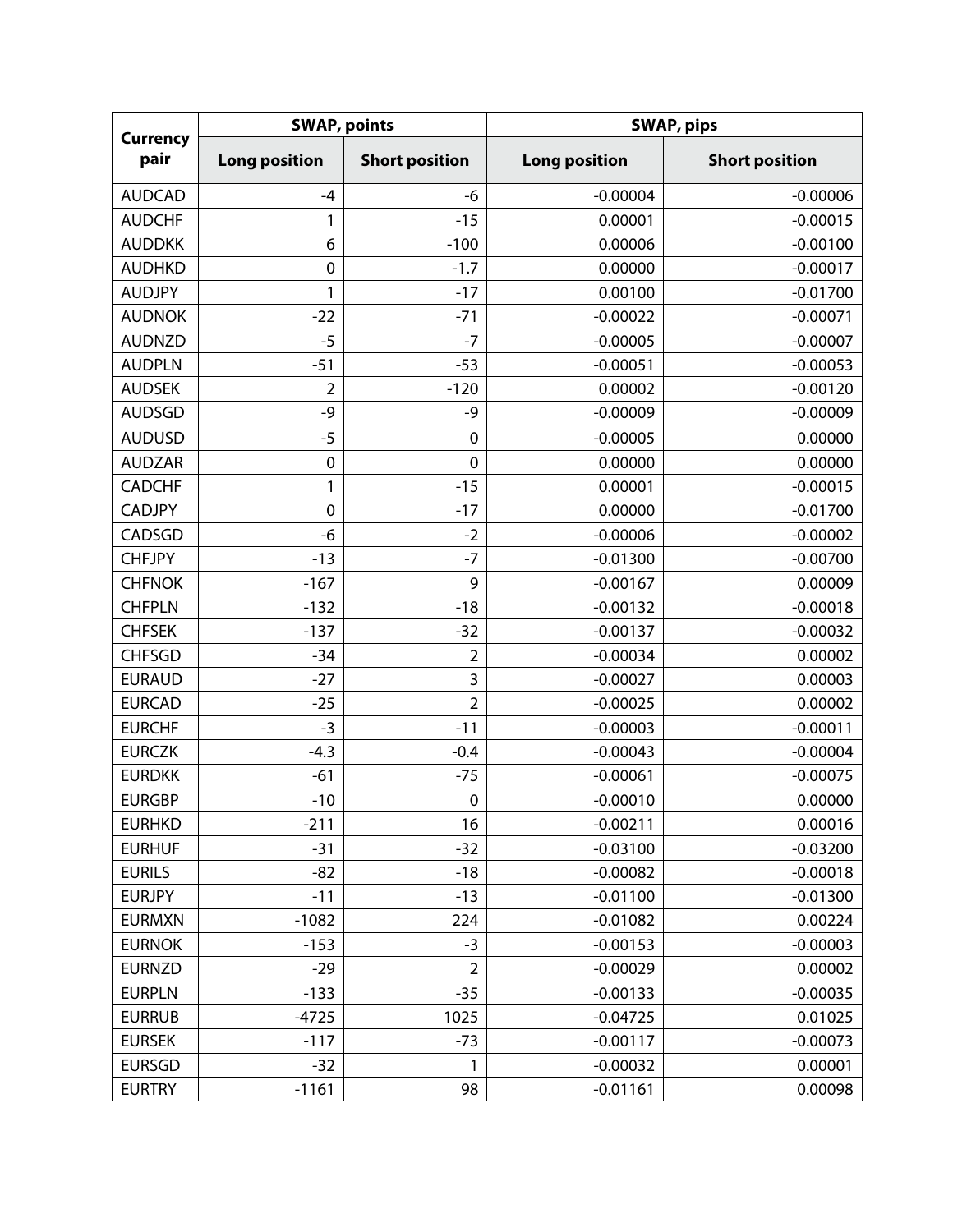| <b>EURUSD</b> | $-22$            | 3           | $-0.00022$ | 0.00003    |
|---------------|------------------|-------------|------------|------------|
| <b>EURZAR</b> | $-646$           | 144         | $-0.00646$ | 0.00144    |
| <b>GBPAUD</b> | $-18$            | 0           | $-0.00018$ | 0.00000    |
| <b>GBPCAD</b> | $-16$            | $-2$        | $-0.00016$ | $-0.00002$ |
| <b>GBPCHF</b> | $\overline{2}$   | $-20$       | 0.00002    | $-0.00020$ |
| <b>GBPDKK</b> | -8               | $-138$      | $-0.00008$ | $-0.00138$ |
| <b>GBPJPY</b> | $-2$             | $-23$       | $-0.00200$ | $-0.02300$ |
| <b>GBPNOK</b> | $-97$            | $-70$       | $-0.00097$ | $-0.00070$ |
| <b>GBPNZD</b> | $-19$            | $-1$        | $-0.00019$ | $-0.00001$ |
| <b>GBPPLN</b> | $-118$           | $-70$       | $-0.00118$ | $-0.00070$ |
| <b>GBPSEK</b> | $-48$            | $-156$      | $-0.00048$ | $-0.00156$ |
| <b>GBPSGD</b> | $-24$            | -6          | $-0.00024$ | $-0.00006$ |
| <b>GBPTRY</b> | $-1310$          | 101         | $-0.01310$ | 0.00101    |
| <b>GBPUSD</b> | $-16$            | 2           | $-0.00016$ | 0.00002    |
| <b>GBPZAR</b> | $-613$           | 135         | $-0.00613$ | 0.00135    |
| <b>HKDJPY</b> | $\mathbf 0$      | $-4$        | 0.00000    | $-0.00004$ |
| <b>NOKJPY</b> | $-1$             | $-3$        | $-0.00001$ | $-0.00003$ |
| <b>NOKSEK</b> | $-7$             | $-19$       | $-0.00007$ | $-0.00019$ |
| <b>NZDCAD</b> | $-5$             | -6          | $-0.00005$ | $-0.00006$ |
| <b>NZDCHF</b> | 1                | $-14$       | 0.00001    | $-0.00014$ |
| <b>NZDJPY</b> | 0                | $-16$       | 0.00000    | $-0.01600$ |
| <b>NZDSGD</b> | -9               | -8          | $-0.00009$ | $-0.00008$ |
| <b>NZDUSD</b> | -6               | $\mathbf 0$ | $-0.00006$ | 0.00000    |
| <b>PLNJPY</b> | $-40$            | $-110$      | $-0.00400$ | $-0.01100$ |
| SGDJPY        | $\boldsymbol{0}$ | $-21$       | 0.00000    | $-0.02100$ |
| <b>TRYJPY</b> | $\pmb{0}$        | $-37$       | 0.00000    | $-0.03700$ |
| <b>USDCAD</b> | $\mathbf 0$      | $-17$       | 0.00000    | $-0.00017$ |
| <b>USDCHF</b> | 3                | $-23$       | 0.00003    | $-0.00023$ |
| <b>USDCNH</b> | -9               | $-44$       | $-0.00009$ | $-0.00044$ |
| <b>USDCZK</b> | $\mathbf 0$      | $-3.4$      | 0.00000    | $-0.00034$ |
| <b>USDDKK</b> | 19               | $-157$      | 0.00019    | $-0.00157$ |
| <b>USDHKD</b> | $-5.4$           | $-4.8$      | $-0.00005$ | $-0.00005$ |
| <b>USDHUF</b> | 7                | $-67$       | 0.00700    | $-0.06700$ |
| <b>USDILS</b> | $-11$            | $-65$       | $-0.00011$ | $-0.00065$ |
| <b>USDJPY</b> | 3                | $-26$       | 0.00300    | $-0.02600$ |
| <b>USDMXN</b> | $-635$           | 113         | $-0.00635$ | 0.00113    |
| <b>USDNOK</b> | 3                | $-119$      | 0.00003    | $-0.00119$ |
| <b>USDPLN</b> | $-53$            | $-83$       | $-0.00053$ | $-0.00083$ |
| <b>USDRON</b> | $-5$             | $-5$        | $-0.00005$ | $-0.00005$ |
| <b>USDRUB</b> | $-2430$          | 405         | $-0.02430$ | 0.00405    |
| <b>USDSEK</b> | 18               | $-191$      | 0.00018    | $-0.00191$ |